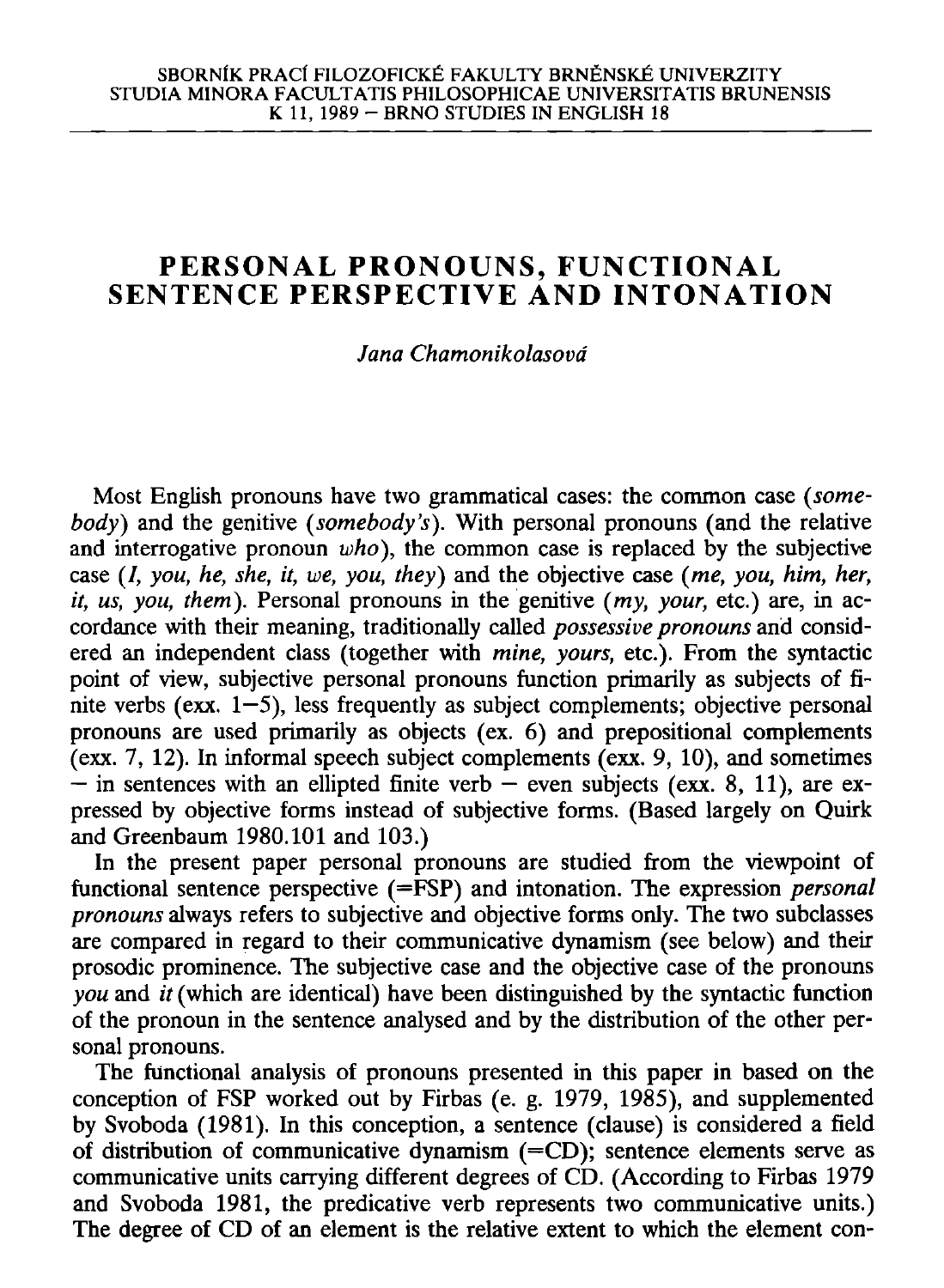tributes to the development of the communication. The degree of CD is determined by the interplay of linear modification, semantic structure and context; in the spoken language, this interplay is joined by another factor  $-$  intonation. According to the degree of CD an element may be classified as one of the following units (starting from the one carrying the lowest degree):

- 
- (1) theme proper  $(Th_p)$  (5) transition proper  $(Tr_p)$ <br>(2) theme-proper oriented theme  $(Th_{(p)})$  (6) transition  $(Tr)$ (2) theme-proper oriented theme  $(Th_{(p)})$  (6) transition (T<br>(3) diatheme oriented theme  $(Th_{(p)})$  (7) rheme (Rh)
- (3) diatheme oriented theme  $(Th_{(d)})$ <br>(4) diatheme  $(Th_a)$
- 
- 
- 
- 
- $(8)$  rheme proper  $(Rh<sub>n</sub>)$

For the purpose of the present analysis, themes proper and theme-proper oriented themes are grouped together and referred to as themes proper  $(Th<sub>n</sub>)$ . Similarly, diathemes and diatheme oriented themes are referred to as diathemes  $(Th<sub>d</sub>)$ .

The analysis of prosodic prominence is based on O'Connor and Arnold's *Intonation of colloquial English* (1973). The sources of the statistical data and the examples given in this paper are 'Dialogues for intonation practice', included in the above book, and the dialogues in Arnold and Tooley's reader *Say it with rhythm 3* (1972). The former book is referred to here as *Intonation,* the latter as *Say.* The text of *Intonation* that was analysed consists of 533 sentences (a subordinate clause is considered part of one complex sentence) and contains 353 subjective and 65 objective forms of personal pronouns. The results of their functional and prosodic analyses are given in *Table 1* and *Table 2.* Since the number of objective pronouns does not appear to be statistically conclusive, another 175 objective forms occurring in 1,352 sentences of the first four dialogues of *Say*  have been analysed in addition. The results are given in *Table 3.* 

|           | Thematic<br>elements |                | Rhematic<br>elements |
|-----------|----------------------|----------------|----------------------|
|           | $Th_p$               | $Th_a$         | $Rh_p$               |
| no stress | 319                  | $\overline{2}$ |                      |
| head      |                      | 12             |                      |
| nucleus   |                      |                | 19                   |
|           | 319<br>(95.5 %)      | 15<br>(4.5 %)  | 19<br>(100.0 %)      |
| total     | 334<br>$(94.6\%)$    |                | 19<br>(5.4 %)        |
|           | 353                  |                |                      |

*Table I.* **Subjective forms** *(Intonation)*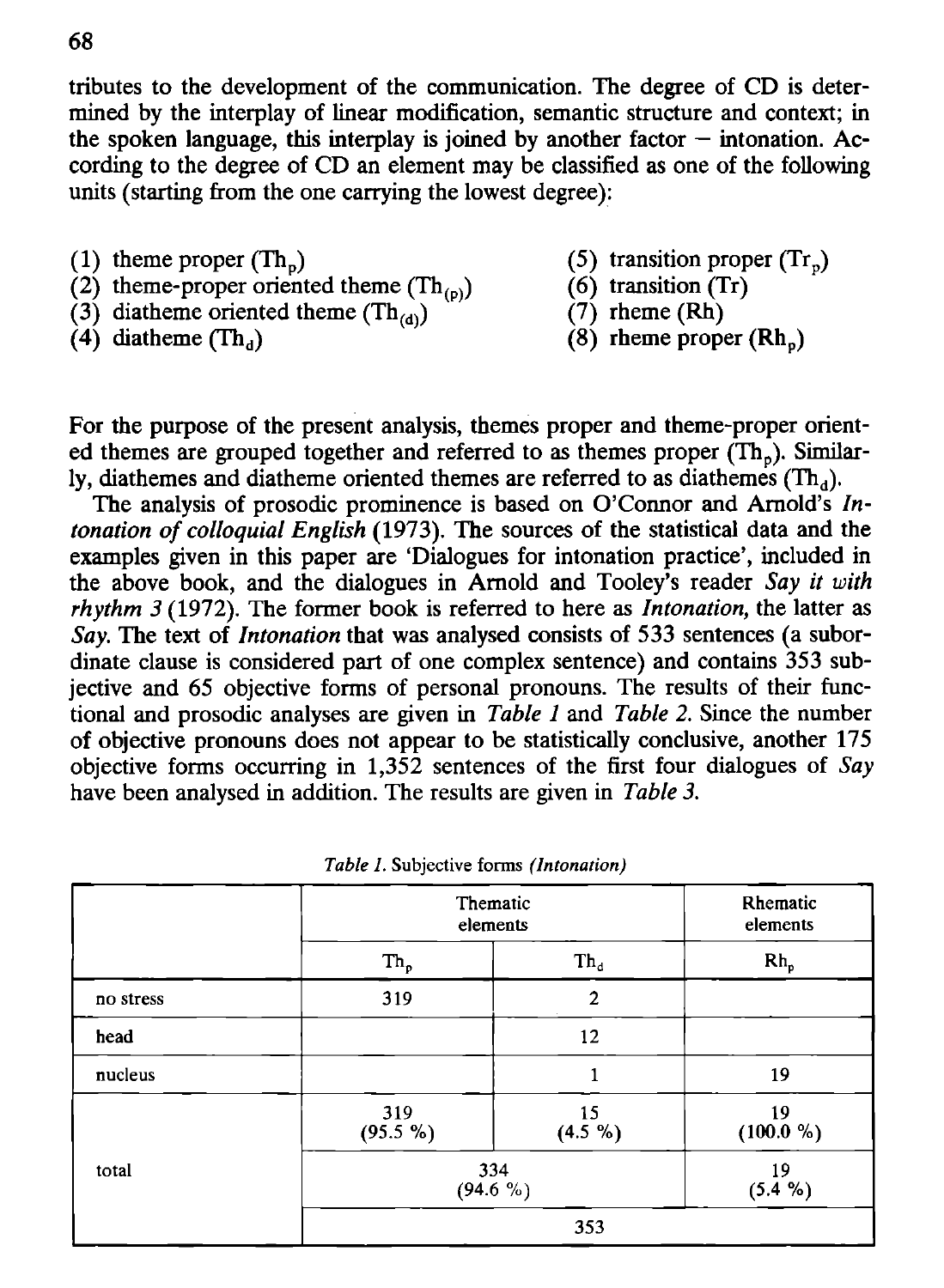|                   | Thematic<br>elements |              | Rhematic<br>elements |
|-------------------|----------------------|--------------|----------------------|
|                   | $Th_p$               | $Th_d$       | $Rh_p$               |
| no stress         | 49                   |              |                      |
| unaccented stress | $\overline{4}$       |              |                      |
| head              |                      |              |                      |
| nucleus           |                      | 3            | 9                    |
|                   | 53<br>$(94.6\%)$     | 3<br>(5.4 %) | 9<br>(100.0 %)       |
| total             | 56<br>(86.2 %)       |              | 9<br>$(13.8\%)$      |
|                   |                      | 65           |                      |

*Table 2.* **Objective forms** *(Intonation)* 

*Table 3.* **Objective forms** *(Say)* 

|                   | Thematic<br>elements |                | Rhematic<br>elements  |
|-------------------|----------------------|----------------|-----------------------|
|                   | $Th_p$               | $Th_{d}$       | $Rh_p$                |
| no stress         | 124                  |                |                       |
| unaccented stress | 19                   |                |                       |
| head              |                      | $\overline{c}$ |                       |
| nucleus           |                      | 5              | 25                    |
|                   | 143<br>(95.3 %)      | 7<br>(4.7 %)   | 25<br>(100.0 %)       |
| total             | 150<br>(85.7%)       |                | $\frac{25}{(14.3\%)}$ |
|                   | 175                  |                |                       |

*Table 1* suggests that the CD of most subjective forms of personal pronouns in *Intonation* is quite low: out of 353 pronouns there are only 19  $(5.4\%)$  Rh<sub>n</sub>'s while the remaining 334 (94.6%) are thematic elements. The majority of the thematic elements  $-$  319 (95.5%)  $-$  are Th<sub>p</sub>'s; they are all completely unstressed. Only 15 (4.5%) thematic pronouns represent  $Th_d$ ; 2 of them are unstressed, 12 bear head stress, and 1 bears a nucleus. For examples of subjective personal pronouns functioning as Th<sub>n</sub>, Th<sub>d</sub> and Rh<sub>n</sub> and bearing no stress, head stress or nuclear stress, see sentences 1—5 below. The slash marks indicate ends of tone groups.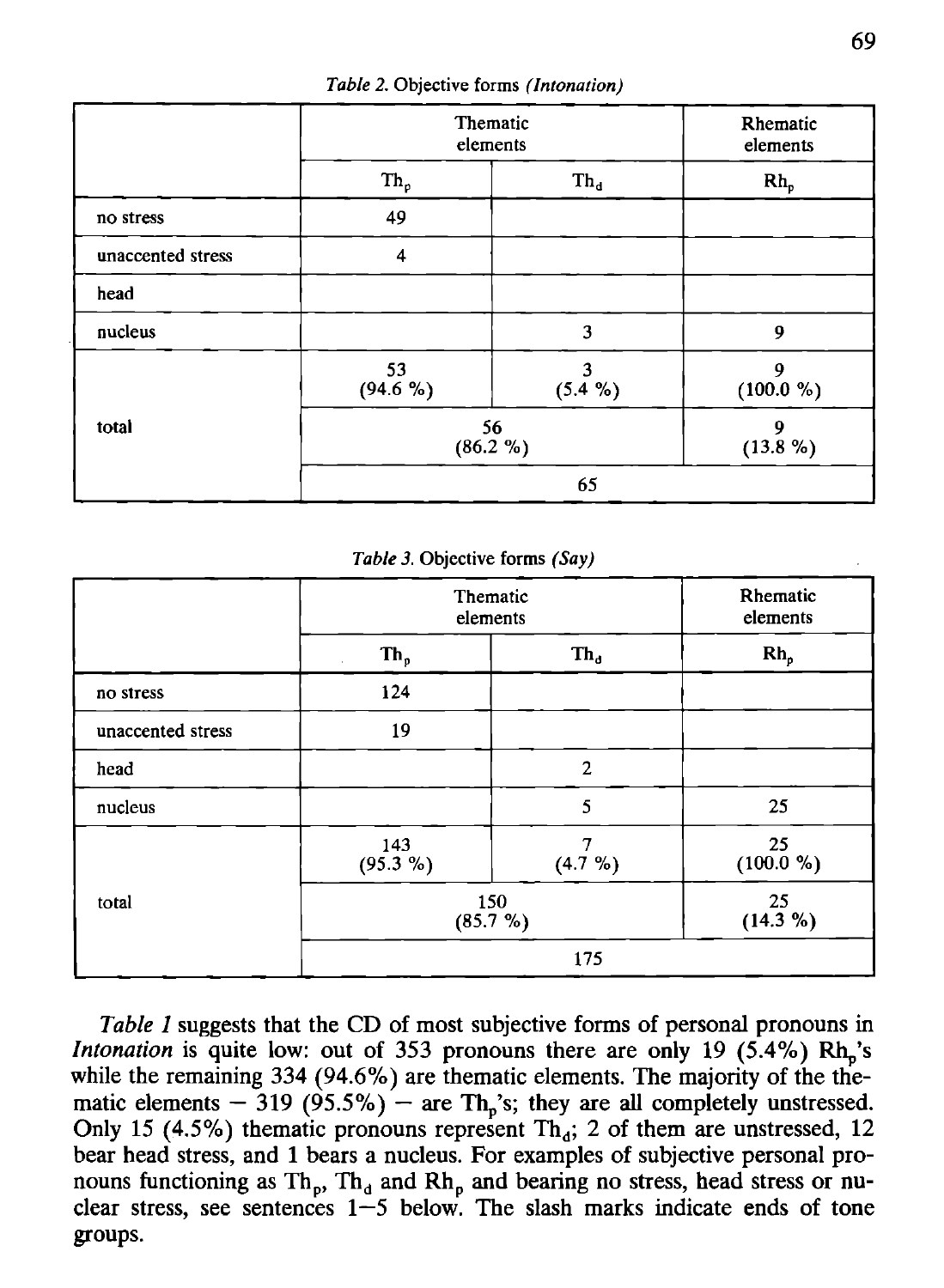*Table 2* and *Table 3* show that the CD of the objective forms of personal pronouns is slightly higher than that of the subjective forms. In *Intonation*, the Rh<sub>p</sub>'s represent 13.8%; in *Say* 14.3%. The rest of the objective pronouns, i. e. 86.2% in *Intonation* and 85.7% in *Say,* are thematic elements. In both the texts about 95% of the thematic elements are  $Th_{\rho}$ 's and about 5%  $Th_{d}$ 's; the ratio of  $Th_{d}$ 's in the group of objective pronouns is similar to that in the subjective pronouns. Objective personal pronouns functioning as  $Th<sub>p</sub>$  – unlike subjective personal pronouns — sometimes bear unaccented stress (though unaccented stress only occurs with prepositional phrases and is borne by the preposition (ex. 7)); most of the Th<sub>n</sub>'s are again unstressed. Th<sub>d</sub>'s occur with head stress and — more frequently  $-$  with nuclear stress. Rh<sub>n</sub>'s always occur with nuclear stress. It should be mentioned here that, generally speaking, the CD of the objective forms is higher than that of the subjective forms not only because of the higher frequency of rhematic objective forms but also because, of the objective  $Th<sub>n</sub>$ 's alone, many could be interpreted as  $Th_{(p)}$ 's (theme-proper oriented themes) owing to the operation of linear modification: in about 40% of the cases analysed the objective form occurring towards the end of a clause is preceded by a subjective form situated near the beginning of the clause and functioning as  $\text{Th}_n$ . The degree of CD of the objective form is slightly higher than that of the subjective form (ex. 6). For examples of objective forms of personal pronouns functioning as  $\hat{T}h_{\alpha}$ ,  $\hat{T}h_{\alpha}$  and Rh. and bearing no stress, unaccented stress, head stress or nucleus see sentences  $6-12$  below.

| Th <sub>o</sub> , no stress:                                               |                       |
|----------------------------------------------------------------------------|-----------------------|
| (Janet ,mustn <sup>*</sup> t go ,faster than ,thirty,/'surely.//)          |                       |
| 1 She's a learner.//                                                       | (Introduction 275/31) |
| Th <sub>d</sub> , no stress:                                               |                       |
| 2 'Don't you be 'lieve it !//                                              | (Introduction 278/27) |
| Th <sub>d</sub> , head:                                                    |                       |
| 3 And 'you've been <sup>o</sup> roped in to 'help!//                       | (Intonation 284/6)    |
| $('Poor 'old \sqrt{George1}/')$                                            |                       |
| Th <sub>d</sub> , nucleus:                                                 |                       |
| ('Fifty 'minutes,/ap,proximately,// - 'Very apoproximately.//)             |                       |
| 4 <b>Y</b> make it/fifty cight ominutes,/precisely!// (Intonation 280/7)   |                       |
| Rh <sub>n</sub> , nucleus:                                                 |                       |
| (You omean she 'really , does <sup>o</sup> drive too <sup>o</sup> fast?//) |                       |
| $5 - 11$ say she odoes!//                                                  | (Intonation 276/1)    |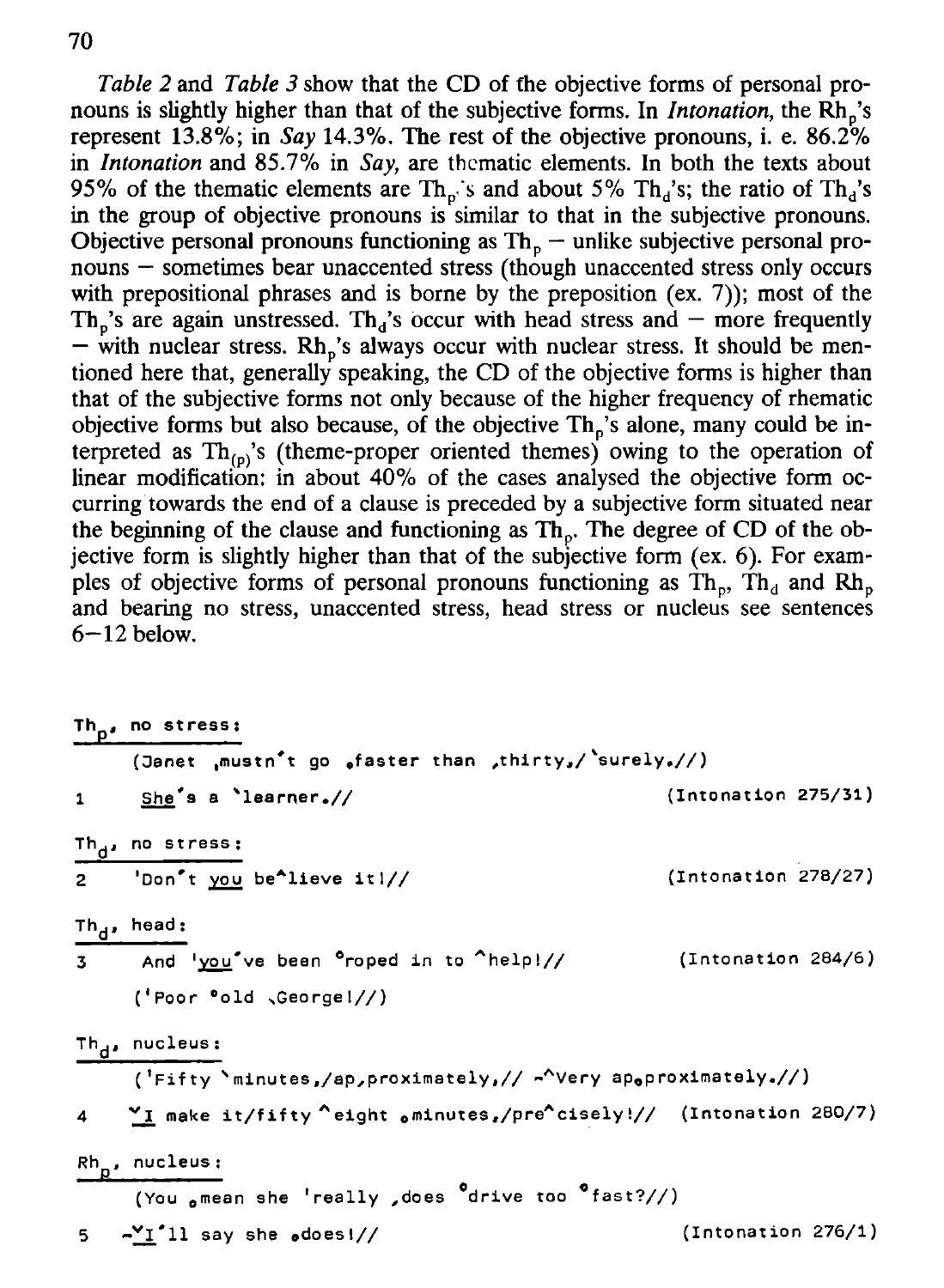|                 | Th <sub>o</sub> , no stress:                                                    |                       |
|-----------------|---------------------------------------------------------------------------------|-----------------------|
|                 | 6 You must 'go there/and 'see it for your'self.//(Intonation 277/15)            |                       |
|                 | Th <sub>n</sub> , unaccented stress:                                            |                       |
|                 | 7 How disap pointing sfor you!//                                                | (Introduction 278/18) |
|                 | Th <sub>d</sub> , head:                                                         |                       |
|                 | (But 'I 'like him/'all the same.//)                                             |                       |
|                 | $\theta$ - Oh, $\frac{Im \theta}{2}$ , $\text{100.}$ //                         | (Say 20/20)           |
|                 | Th <sub>d</sub> , nucleus:                                                      |                       |
|                 | (Oh, you mean, 'Bill `Whatsisname,//`Anstruther,/,isn't it?//)                  |                       |
|                 | 9 - Yes, 'that's $\frac{\hbar i m}{\hbar}$ //                                   | (Intonation 280/21)   |
|                 | Rh <sub>o</sub> , nucleus:                                                      |                       |
|                 | (It "isn't the "television that $_0$ wastes the $_0$ time.//)                   |                       |
|                 | 10 It's $\frac{1}{20}$ 10                                                       | (Introduction 275/14) |
|                 | ('Nobody plays a consvention like , that.//)                                    |                       |
| $11 -$          | Not even $\frac{\log_2}{\sqrt{2}}$                                              | (Introduction 279/8)  |
|                 | (That girl 'Isobel, for ainstance.//)                                           |                       |
| 12 <sup>7</sup> | I'magine being <sup>o</sup> mentally <sup>o</sup> stimulated <u>by `her</u> !// | (Say 61/28)           |

71

Due to the interplay of the factors of FSP, the degrees of CD of the underlined pronouns in sentences 1, 6 and 7 are very low. All the other elements in these sentences (except *you* in 6, where *it* is in fact a  $Th_{(p)}$ ) are communicatively more important.

The pronouns in 2, 3, 4, 8 and 9 resemble those in 1, 6, 7 in semantic character and context dependence. Their degrees of CD, however, are higher largely because of emotive intensification (see Firbas 1985), which is signalled by head stress (3, 8), non-intonation-centre nucleus (4, 9; the intonation-centre nucleus is on another  $-$  rhematic  $-$  element) or the use of the personal pronoun (without any stress) in an imperative clause, where its occurrence is marked (2).

Sentences 5, 10, 11 and 12 contain examples of personal pronouns carrying very high degrees of CD. Semantically, these pronouns are, again, similar to the other — thematic — pronouns above: they, too, denote persons or things referred to in the dialogue. They could even be interpreted as context dependent because the persons they refer to are retrievable from the preceding text. What makes the pronouns function as Rh<sub>n</sub> is emotive re-evaluation in 5 and contextual disengagement in 10, 11 and 12. Sentence 5 is emotively coloured due to marked intonation. The pronoun is analysed as a carrier of emotiveness (which is here irretrie-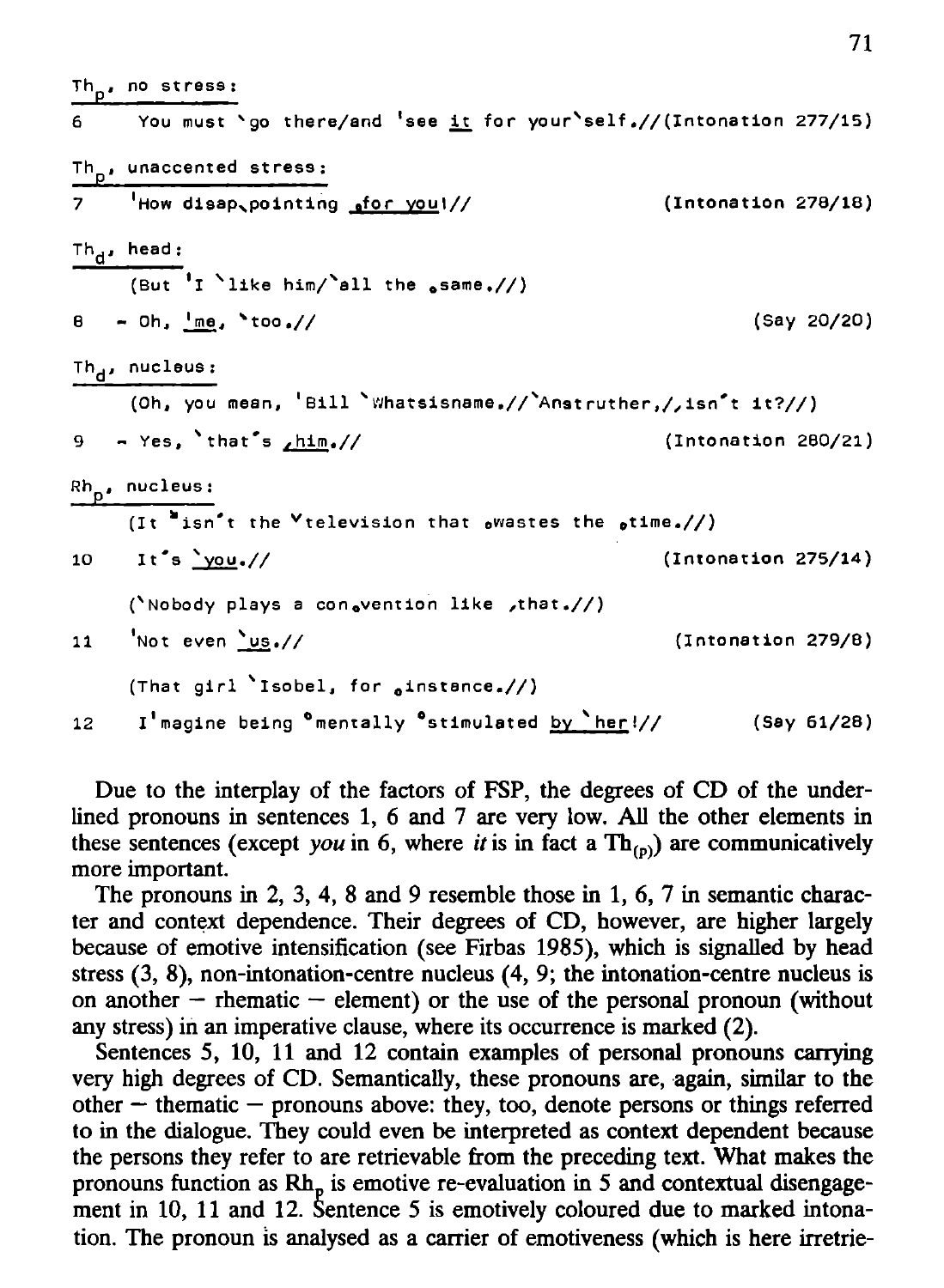vable) and re-evaluated into  $Rh_p$ . (For a detailed study of expressing emotiveness see Firbas 1985.) The person referred to by the pronoun in 10 is put in contrast with *television*, occurring in the preceding sentence, contrast representing irretrievable information and therefore causing contextual disengagement of the pronoun and raising its degree of CD. The irretrievable pieces of information carried by the pronouns in the remaining two sentences are selection in 11 and recapitulation in 12. (For more details on contextual disengagement through contrast, selection and recapitulation, see Firbas 1982 and 1985.) Among the subjective pronouns are 13, showing emotive re-evaluation, and  $6$ , contextual disengagement (19  $Rh_p$ 's altogether  $-$  cf. *Table 1*). Among the objective pronouns, 20 show emotive re-evaluation and 14 contextual disengagement  $(34, i. e. 9+25, Rh<sub>n</sub>'s$  altogether — cf. *Table 2* and *Table 3).* 

It may be of some interest to compare the English examples of emotive reevaluation and contextual disengagement with their hypothetical Czech equivalents (the intonation centre is denoted by *IC):* 

|     | 5a To bych teda řekl!<br>(IC)                                     |
|-----|-------------------------------------------------------------------|
| 10a | Čas nemaří televize, ale ty!<br>(IC)                              |
|     | 11a Animyne!<br>(IC)                                              |
| 12a | Zkus si představit, že ta by tě měla mentálně stimulovat!<br>(IC) |

Like the intonation centres of 10, 11 and 12, those of 10a, 11a and 12a are placed on the personal pronouns. In this respect there seems to be a certain correspondence between English and Czech. The comparison of 5 and 5a, however, suggests that the means of expressing emotiveness are different in English and Czech. The emotive messages carried by the intensified and re-evaluated personal pronouns of the English sentences seem to be expressed by an intensification of the finite verb and perhaps an additional use of a modal particle in their Czech counterparts. This hypothesis is also supported by the last four examples, two pairs of sentences, 13 and 13a, and 14 and 14a.

```
13 ^{\bullet}Not very a vmusing, \frac{1}{\pm} abet.// (Intonation 260/24)
13a \overline{1}a asi neni zrovna zábavná, co?<br>(IC<sub>4</sub>) (IC<sub>4</sub>)
                                      (\text{IC}_2)(Yes, we
N are,/,rather.// ) 
14
      v You oknow.// (Intonation 283/31)
      \binom{4}{1} the \bulletusual 'yearly obusiness.//)
14a Však to znáši
                 (IC )
```